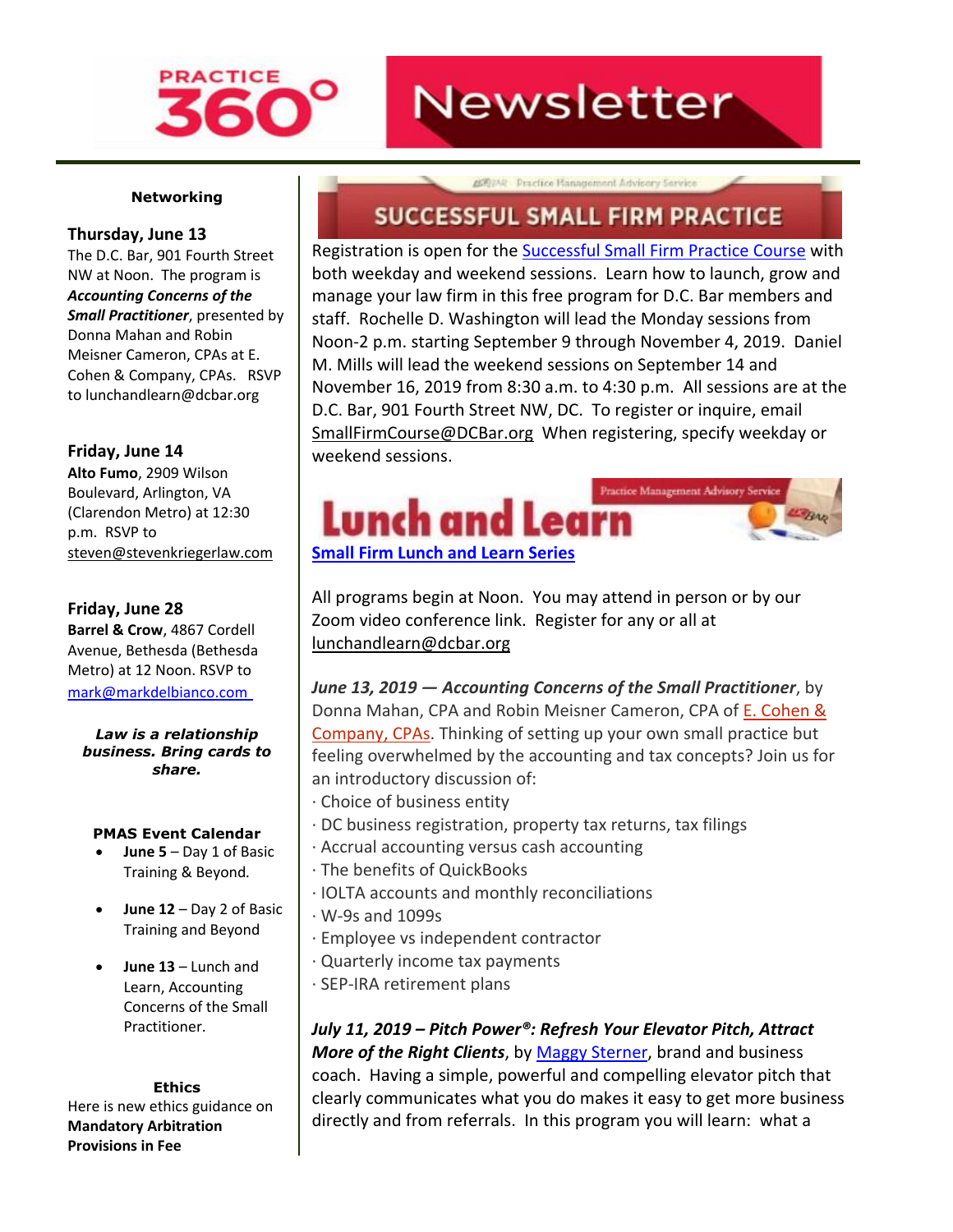### **Agreements.** [Legal Ethics](http://www.mmsend31.com/link.cfm?r=zvkjaWqFFUTRz65Avl-Ftw~~&pe=Chb0-qImvrPthL-m8krFAlcGZvjM9QatsFd2ktt4QIowN4u88lC45NxovRKRCVuyLrnNor5jYT9R8e6t5gFIXA~~&t=-LPwuhlUgrTR73YXP4k5aw~~)  [Opinion 376](http://www.mmsend31.com/link.cfm?r=zvkjaWqFFUTRz65Avl-Ftw~~&pe=Chb0-qImvrPthL-m8krFAlcGZvjM9QatsFd2ktt4QIowN4u88lC45NxovRKRCVuyLrnNor5jYT9R8e6t5gFIXA~~&t=-LPwuhlUgrTR73YXP4k5aw~~)

**What are the ethical implications of crowdfunding** a legal representation? Read [Legal Ethics Opinion 375](http://www.mmsend31.com/link.cfm?r=zvkjaWqFFUTRz65Avl-Ftw~~&pe=QKqWcuVpmrJaJ7uvXbcO0SmUffsIHzpak_c7_6vwcPuKcvpr8SNFJrMgfvkVXiVUuFFKf2rn5OzzS7LcMYZmJw~~&t=-LPwuhlUgrTR73YXP4k5aw~~) for guidance.

**What are your obligations to a**  *prospective client***?** Read [Legal](http://www.mmsend31.com/link.cfm?r=zvkjaWqFFUTRz65Avl-Ftw~~&pe=cgkoavNhcHB4ViCQ9ROpd2iBO9peMAm0qKEIeZt46RwSBFNbQrkPZQilEY-dDnCSr6yQBDpT3aw_l-HqzYtYTA~~&t=-LPwuhlUgrTR73YXP4k5aw~~)  [Ethics Opinion 374](http://www.mmsend31.com/link.cfm?r=zvkjaWqFFUTRz65Avl-Ftw~~&pe=cgkoavNhcHB4ViCQ9ROpd2iBO9peMAm0qKEIeZt46RwSBFNbQrkPZQilEY-dDnCSr6yQBDpT3aw_l-HqzYtYTA~~&t=-LPwuhlUgrTR73YXP4k5aw~~) to find out.

**Have you read** the Legal Ethics Opinions on *social media and lawyers?* They are here: [LEO](http://www.mmsend31.com/link.cfm?r=zvkjaWqFFUTRz65Avl-Ftw~~&pe=XQIFOoWu4rS8BStJDkvg1ly8_xcnYvxHNO07G2BF7lwHI6h2F51mAzzdAVpPCEfkwTPtIMPEoTxQ3WqJkrdNGA~~&t=-LPwuhlUgrTR73YXP4k5aw~~)  [370](http://www.mmsend31.com/link.cfm?r=zvkjaWqFFUTRz65Avl-Ftw~~&pe=XQIFOoWu4rS8BStJDkvg1ly8_xcnYvxHNO07G2BF7lwHI6h2F51mAzzdAVpPCEfkwTPtIMPEoTxQ3WqJkrdNGA~~&t=-LPwuhlUgrTR73YXP4k5aw~~) an[d LEO 371](http://www.mmsend31.com/link.cfm?r=zvkjaWqFFUTRz65Avl-Ftw~~&pe=HbOMXn2R9boA5UlKs0zKlmm7lufg9Ol2Bry4yhCyl_2cjd3vZZNiCcto3YUUfsOguNFQ6rpFmgRbmb6fxhWyEA~~&t=-LPwuhlUgrTR73YXP4k5aw~~)

Check the small firm legal trends and compensation report[s here.](http://www.mmsend31.com/link.cfm?r=zvkjaWqFFUTRz65Avl-Ftw~~&pe=f7ea2EghgawWjDlQywqWgoAt8Yc5NDgOYDJN1dVrVblrtlDsGMpp1HuCLpieqzhbkojs5uHDpng7SM8jQLUuDw~~&t=-LPwuhlUgrTR73YXP4k5aw~~)

The new e-Manual for Basic Training & Beyond can be downloaded [here.](http://www.mmsend31.com/link.cfm?r=zvkjaWqFFUTRz65Avl-Ftw~~&pe=f6btklNJTNaK5QTrSe6Sa8ZMQqCUey6gADgVHwDil3qMzrqG3UYs1uuYmBaCy063d_bhl5PKay3fIl0PN0DnmA~~&t=-LPwuhlUgrTR73YXP4k5aw~~)

For more information on PMAS programs, [click here.](http://www.mmsend31.com/link.cfm?r=zvkjaWqFFUTRz65Avl-Ftw~~&pe=-gJuzQ-2qEO_N-jopmRl6pMid6E2ogkDjlyf_aucyZ8fwGWOlTSyFFLMH58cuevJAGrV4dZIWrZm4UViPfTxCA~~&t=-LPwuhlUgrTR73YXP4k5aw~~)

**Other Events**  *Continuing Legal Education* programs are [here.](http://www.mmsend31.com/link.cfm?r=zvkjaWqFFUTRz65Avl-Ftw~~&pe=L88Y4myICJSliRgx-4BKJHNfztRHVkKBkTlKIrkm3d2RymvjZN6pXoAEI7Zy1nWqqLj_Sx4U3VcAVh6DGha96A~~&t=-LPwuhlUgrTR73YXP4k5aw~~)

*Communities Events* are [here](http://www.mmsend31.com/link.cfm?r=zvkjaWqFFUTRz65Avl-Ftw~~&pe=qa1MhrUzwXE0aTOV5WMK7S6Mu5OKuQ98kZG9CdTkj38Q9v-fR1d_MqjOZWzMCJXVHBxziDjJ1uzYVeb85TZ-5w~~&t=-LPwuhlUgrTR73YXP4k5aw~~)*.*

*Pro Bono Center* training programs are scheduled [here.](http://www.mmsend31.com/link.cfm?r=zvkjaWqFFUTRz65Avl-Ftw~~&pe=XMUh9Nc6_Jcyz7VdzMLTGkcb4FuuMj3I5Yectni2a2Eck9uffatUgfxDSavDHPW-FrLY25TQb-nMloCNV4KAYA~~&t=-LPwuhlUgrTR73YXP4k5aw~~)

brand is and how it's connected to your pitch; what a good pitch is and how to create one.

The *Lunch and Learn Series* is [here.](http://www.mmsend31.com/link.cfm?r=zvkjaWqFFUTRz65Avl-Ftw~~&pe=JVPnkgZ0qgDinUFZKQm5I7_hLy0DT6yofnPY4kfzOLByUMDiE4qXn5HlE5tMRYv1W5PFzbH8PPdHH4GIRJpr9w~~&t=-LPwuhlUgrTR73YXP4k5aw~~) New programs are added regularly. Recaps and materials from recent programs are [here.](http://www.mmsend31.com/link.cfm?r=zvkjaWqFFUTRz65Avl-Ftw~~&pe=n6Zcq9GoX1AMQYNLVfMs9QKL65N-9pdYhbJ2WPxBY_XFeKSrCXtUkMjMJ937UnUnX20_neA1ZrJH9jvZXaUbGQ~~&t=-LPwuhlUgrTR73YXP4k5aw~~) If you have an idea for a program, let us know at: [lunchandlearn@dcbar.org](mailto:lunchandlearn@dcbar.org)

## **ISBAR** Practice Management Advisory Service **Basic Training & Beyond**

Our monthly [Basic Training & Beyond](http://www.mmsend31.com/link.cfm?r=zvkjaWqFFUTRz65Avl-Ftw~~&pe=wskjRkrxxkPrptvlDAk7GP2i0rfX6Tr69EDSrcLvBW5954Z0iZbvSYLvORVHcaZ_YhMIPBlhKqKuBZj6epz7Yg~~&t=-LPwuhlUgrTR73YXP4k5aw~~)**,** is set for June 5 & 12, 2019 / 9:15 a.m. – 4:30 p.m. Register: [BasicTraining@dcbar.org](mailto:BasicTraining@dcbar.org) This program has been presented 226 times for more than 3,000 lawyers over the last eleven years and many have launched and are operating small law firms. A one-day **Saturday Session** is offered on July 13, 2019.

### **From the Desks of Dan and Rochelle**



*Daniel M. Mills, assistant director, D.C. Bar Practice Management Advisory Service*

Beware of the prospective client who wants you to collect a debt from an alleged debtor in your jurisdiction and then will ask you to wire collected funds. Lawyers who have done that and wired funds before the debtor's check clears, often are liable to the bank for the loss of funds when the check turns out to be fraudulent. Houston lawyer Roy Elizondo was a victim of the check scam but is one of a few who fought the bank (Cadence Bank) an[d prevailed on](http://www.mmsend31.com/link.cfm?r=zvkjaWqFFUTRz65Avl-Ftw~~&pe=oqkEj2cY9BuZmBqB3fGphMtJXKcH8-7XLp9gHtnCi4GYP2s0SY11QKRsb_vMGAWDppPVjsVF-XYfjyAjEzO3Mw~~&t=-LPwuhlUgrTR73YXP4k5aw~~)  [appeal.](http://www.mmsend31.com/link.cfm?r=zvkjaWqFFUTRz65Avl-Ftw~~&pe=oqkEj2cY9BuZmBqB3fGphMtJXKcH8-7XLp9gHtnCi4GYP2s0SY11QKRsb_vMGAWDppPVjsVF-XYfjyAjEzO3Mw~~&t=-LPwuhlUgrTR73YXP4k5aw~~) The Texas court found a bank employee had done the wire transfer without verifying that the cashier's check had cleared and that the funds were available for transfer. It ruled the bank's failure breached a wire transfer agreement between the bank and Elizondo. His case is unique. Many across the country have sided with the bank. This is a common scam and the best way to protect yourself is never to wire funds. Send the check for collection under your jurisdiction's UCC provision (UCC 4-501) and if it's a good check, the bank will give written confirmation.